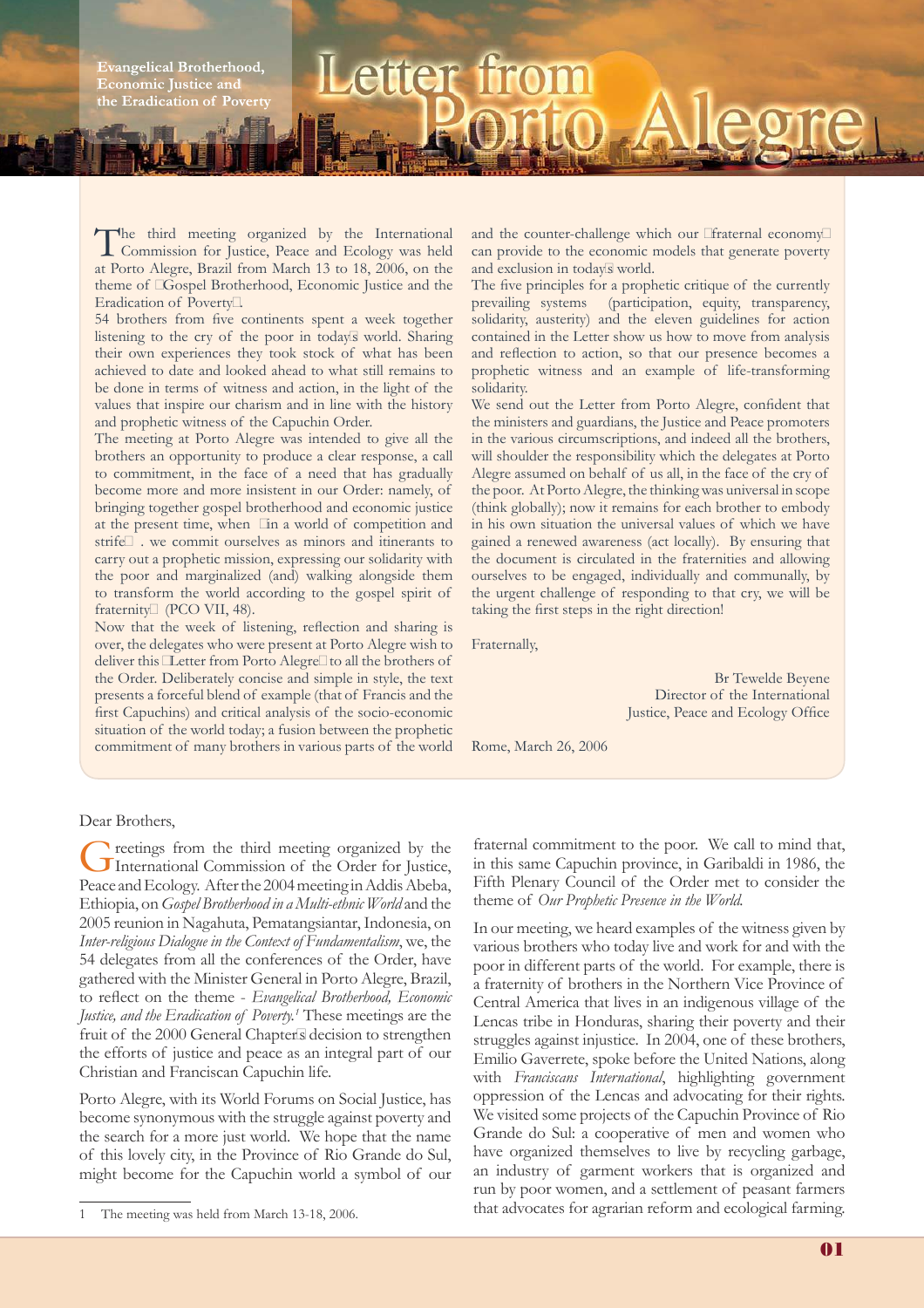All of these works demonstrate to us the possibility of working effectively to overcome extreme poverty and living in solidarity with other people and with all creation.

 $\sqrt{\frac{1}{\text{eff}}\cos\theta}$  ese these examples as representative of all your efforts, our brothers throughout the entire world. These projects require that the brothers sacrifice their comforts and privileged positions to accept the vulnerability of the poor. They are the face of the Order visible to the poor and little ones of the world. Your ministries and prophetic witness are essential to the life and spirituality of the Order. Thank you!

In our various conferences and discussions this week, we were reminded of the urgent need to continue to speak



Over 600 million children worldwide live in absolute poverty and some 115 million children never attend school.

and act against increasing poverty and the growing gap between the rich and poor of the world. We learned that neither the socialist system nor the neo-liberal capitalist system of economics has been able to significantly reduce extreme forms of poverty in the world. The *2005 UN Human Development Report*, issued in September, 2005, stated that "every hour poverty kills 1,200 children," and indicated that the disparity between the rich and the poor of the world continues to grow, so that "the 500 wealthiest individuals earn all together more than the 416 million poorest people" in the world.<sup>2</sup> We also learned that, of the world's 6 billion people, it is estimated that almost half (2.8 billion) lives on less than \$2 dollars per day, the international line for extreme poverty. Almost 20% of the world, 1.2 billion people, lives on less than \$1 dollar per day. Over 600 million children worldwide live in absolute poverty and some 115 million children never attend school. For the countries of Africa and the other poorest nations of the world, paying the interest on their foreign debt now robs them of the resources they need for basic food, health care and education.

While socialism as an economic system has all but totally collapsed, the neo-liberal system, with its concept of the free market, has extended its "globalization" throughout the whole world. It is a system that creates much wealth but concentrates and secures this wealth in the hands of the very few. We believe that the problem of poverty in the world is not due to the scarcity of resources. The world possesses enough goods to meet the needs of every man, woman and child. But, while the rich become richer, hundreds of millions of people are systematically excluded from participating in those goods. They, along

with the poor Lazarus of the Gospel, stand at the doors of commercial centers, exclusive residential zones, as well as our friaries, and wait for the crumbs to fall from the table of abundance.

This reality not only divides the planet into developed countries and under-developed countries, it also now divides countries from within, in the very same manner. Even rich nations now exhibit signs of a permanent underclass. Poverty today, with all its deprivations in education, health, political representation, cultural participation and the environment, etc., is now a systemic poverty, that is hard to respond to and difficult to change.

We ourselves have often been desensitized by the tragic proportions of poverty. We have been lulled into believing it inevitable. We too have slid into a deeper individualism

and isolation from one another as brothers and from the poor of the world. At the same time, we see signs of hope, not only in our Capuchin brothers, but also in the many committed people, social agencies, church workers and religious groups who continue to work for a more just global society. We think that we have in our hands, in the Capuchin charism, one important key that opens the door to that future. During the last ten years, the Order has been developing an alternative

economic framework that we have named the "fraternal economy." The fraternal economy, in contrast to the "market economy," takes human relationships, and not wealth, as its ultimate goal. A market-driven economy, where competition and economic advantage are the main motivations, necessarily creates winners and losers, and so often sacrifices honesty and fairness to profit. In the market economy, security is placed in wealth, and isolation from other people is heightened. The fraternal economy, on the other hand, sees our brothers and sisters as our greatest treasures and as our ultimate security. It creates redeemed relationships with God, between human beings and with the entire creation, a world which suffers from exploitation without end.

The fraternal economy is not an economy of paternalism, social work or disengaged charity, but one of solidarity with our brothers and sisters, after the model of the incarnation. Jesus did not empty himself as a philanthropist (Phil. 2:6-ll). He emptied himself to share our condition and to enrich us with his poverty. Thus, our Capuchin fraternal economy is ultimately a spirituality of solidarity, which allows us to contemplate, at one and the same time, our God and our brothers and sisters. The fruits of this contemplation are union with the human family and confidence in God's companionship with us.

The fraternal economy begins with the recognition found in PCO VI: 6, that Francis did not make a choice against money in itself, but against the consequences of a monetary economy, which created greed and envy, and unleashed violence and destruction in people's relationship with God and one another.

In his *Testament*, Francis says that his "way of penance" began with his encounter with the leper, an embrace that overcame the exclusive and excluding norms of society

<sup>2</sup> *The 2005 Human Development Report,* published on September 7, 2005 , can be found at www.hdr.undp.org/reports/global/2005.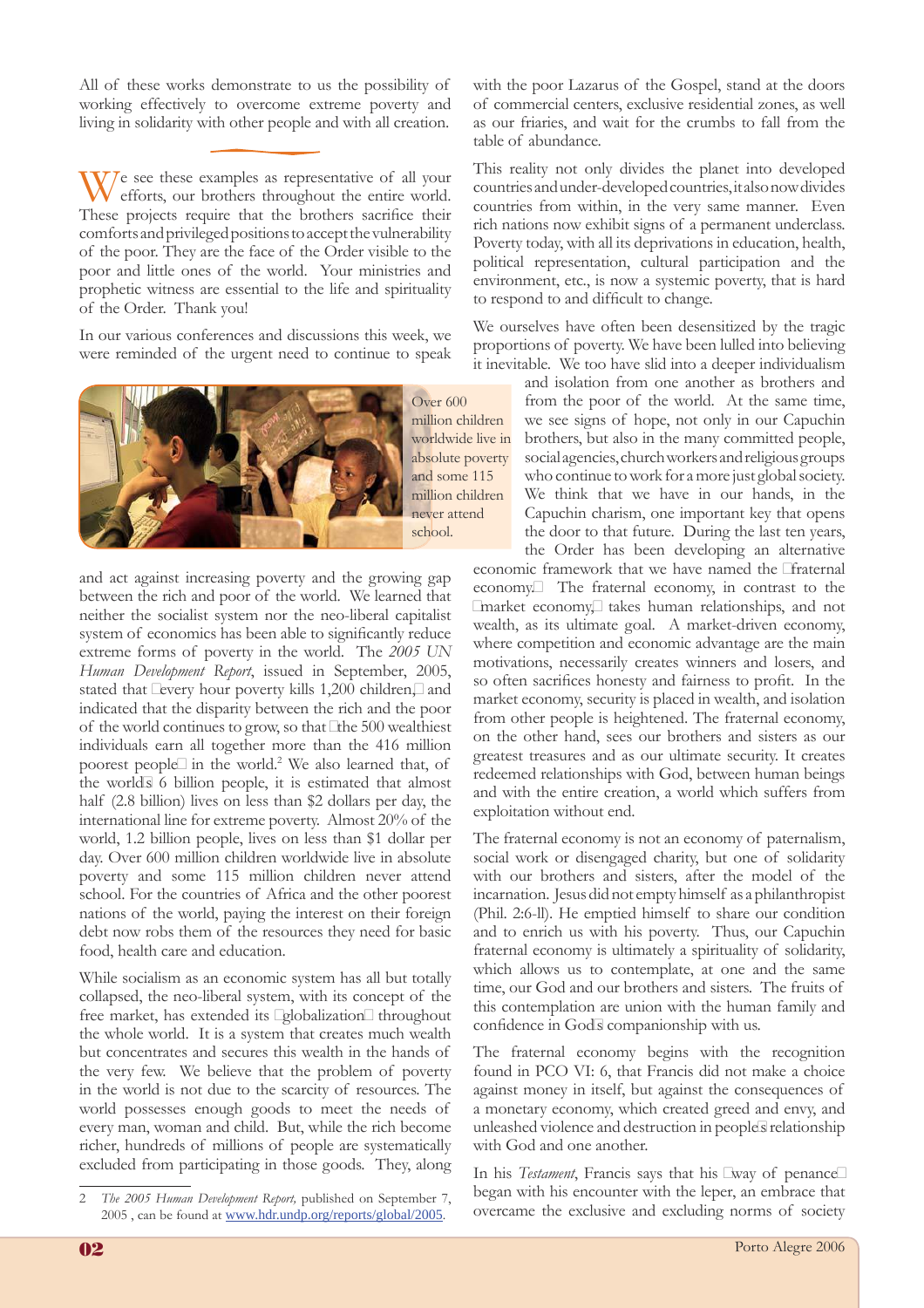(Testament 1-4). In the *Legend of Three Companions,* Francis explains to the bishop of Assisi that his renunciation of worldly goods was not related primarily to penance and asceticism. Rather, Francis rejected material possessions so as not to have to defend them with military arms and thus destroy his peaceful relationships with men and women. (Legend, 35.) The austerity of the Franciscan life, therefore, was the consequence of a radical option to live in relationship with everyone and to re-create the bonds of communion among all people and with God. In this way, austerity came to be a sign of credibility for the brothers and their protection against the virus of greed.

Seen as such, the "fraternal economy" is a new form of relating to the world and, at the same time, a prophetic announcement. It is much more than a simple system of accountability or a fraternal sharing of the income of the house. Its five principles constitute a prophetic criticism of a current system that many of us have accepted as the only system possible:

- **Participation** assures that all those affected are **1.** involved in the important decisions that are made. It is an important value against manipulation and the concealing of information.
- **Equity** does not propose that everyone has the same, **2.** but that everyone has the right to what is necessary for a dignified life. It is a form of recognizing personal and cultural differences. It rejects valuing people according to their possessions.
- **Transparency** guarantees honesty, accountability and **3.** ethics in transactions. It is a strong criticism of the corruption, dishonesty and manipulation at various levels of society.
- 4. Solidarity criticizes and counteracts the profit motive that concentrates wealth in the hands of the few and acts as the motor of the "market economy." Solidarity bases itself on the experience of St. Francis - that all we possess comes from God and that the only thing that is truly ours is our sin. (Reg NB, XVII: 7 and 17.)

**Austerity** is not just a personal choice of a simple **5.** lifestyle but also a communal choice against all that destroys relationships with God and with our brothers and sisters. It is a fundamental fraternal value that preserves the other values of Franciscan life. It is a manner of rejecting a system that functions by

constantly creating desires to sell more. Without the "self-limitation" of austerity, solidarity becomes the object of abuse and destruction.

The Capuchin reform was originally a call to return to contemplation. But, the plague in the Camerino region called the brothers out of the enclosure of their hermitages to serve the needs of the sick. This willingness to serve won the esteem of the people and helped the Order survive in spite of many problems. What the leper was to Francis in his day and the plague-ridden sick were to the first Capuchins, the poor are for us today: brothers and

sisters on the road to conversion and mutual evangelizers of a new fraternal economy.

The first Capuchins' care for the sick was a specific act of charity. But, when coupled with an austerity of life, it proclaimed an important value of the fraternal economy: that the movement from isolation to solidarity is fundamental for the redemption of the world. Our encounter with the lepers and the infirmed enriches us, as it does the poor and the entire world.

Our Capuchin history shows us examples of how the brothers constantly renewed their creativity by finding the needy and excluded of their time: the first squad of firemen in Paris was formed by the Capuchins; Solanus Casey in Detroit and Leopoldo de Alpandeire in Granada and fra Cecilio of Viale Piave have fed the hungry. Today, brothers are giving us new examples, like those brothers in India who work with the Dalit and those in Africa who work with the refugees and those displaced by the continent's many wars. We see further examples in Latin America, where some friars are working with the indigenous, and in Europe, both in the East and in the West, where friars are working with the thousands of immigrants and homeless on their city streets.

Today, most of our brothers around the whole world live on the "periphery" (PCO VII, 3), near to the poor. We only have to open our doors to welcome our poor brothers and sisters among us or to go out to serve them. Some of our brothers open their doors, not only to serve the poor, but also to live with them and to share their life and social conditions (PCO I, V, VI, VII.). This insertion among the

We don't have much money. What helps me more is the solidarity that we have among ourselves, where we mutually help each other.



poor is necessary for our Capuchin identity and spirituality. The characteristics of our Order - contemplation, austerity and care of the needy- have served and can continue to create redeemed relationships. Emmanuel Levinas says: "The material necessities of a brother are my spiritual needs."3 This insight does not mean that we win heaven by our works of charity. Rather, it shows us that the encounter with the poor purifies our image of God, while contemplation purifies our intentions and guides our Gospel way. Austerity, together with the other values of the fraternal economy, is the basis on which to work for the globalization of solidarity.

<sup>3</sup> Emmanuel Levinas, *Nine Talmudic Readings*, (Bloomington: Indiana University Press, 1999), p. 99.